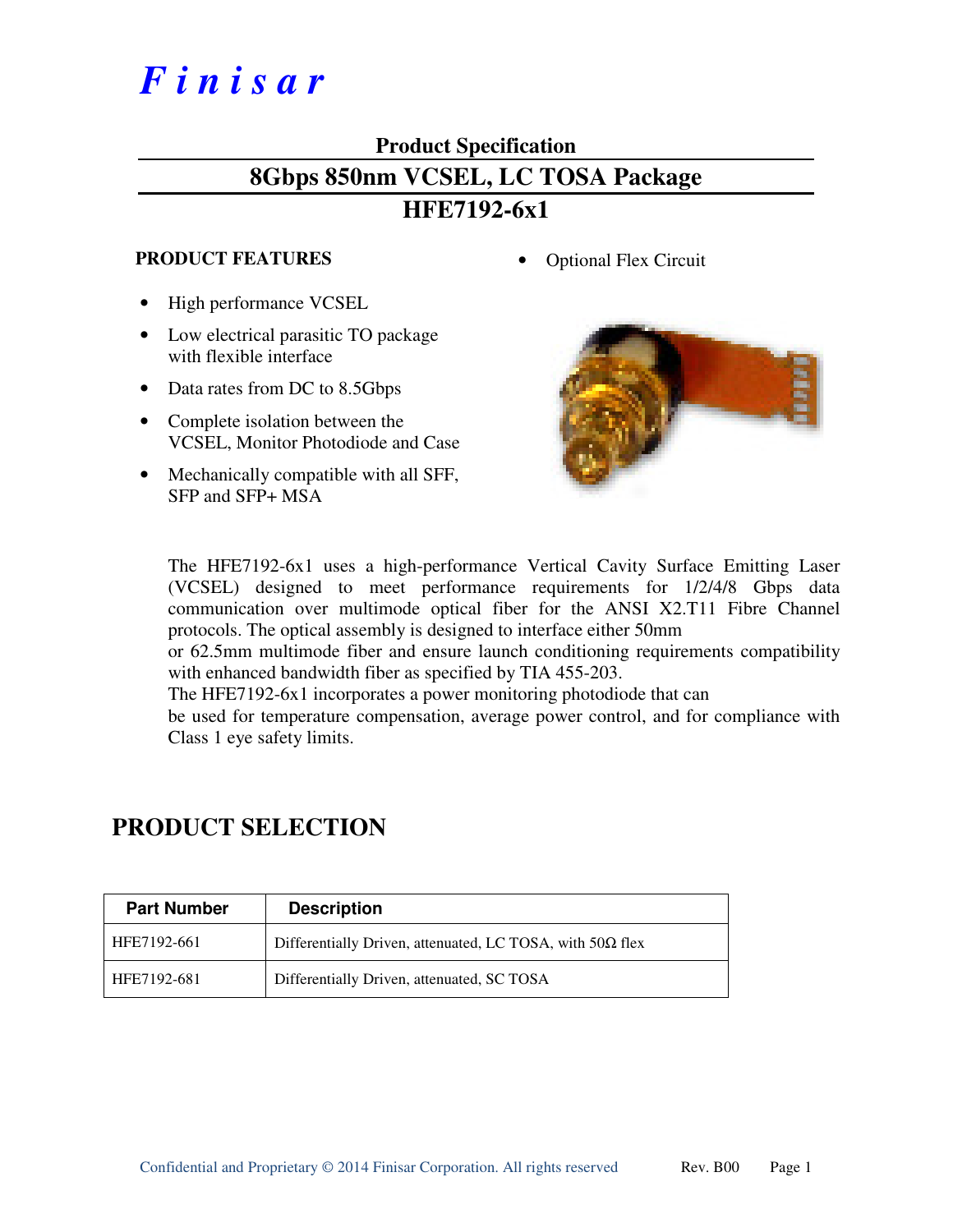#### **I. Absolute Maximum Ratings**

| <b>Parameter</b>                       | Rating                   |
|----------------------------------------|--------------------------|
| Storage Temperature                    | $-40$ to $+85^{\circ}$ C |
| <b>Case Operating Temperature</b>      | $-20$ to $+85^{\circ}$ C |
| <b>Lead Solder Temperature</b>         | 260°C, 10 sec.           |
| Reverse Power Supply Voltage           | 5V                       |
| Max continuous forward current         | 12mA                     |
| <b>ESD Exposure (Human Body Model)</b> | 150V                     |

| <b>INVISIBLE LASER RADIATION</b>                                               |  |
|--------------------------------------------------------------------------------|--|
| DO NOT VIEW DIRECTLY WITH                                                      |  |
| <b>OPTICAL INSTRUMENTS</b><br>10mW at 820 - 860nm                              |  |
| <b>CLASS 1M LASER PRODUCT</b>                                                  |  |
|                                                                                |  |
| <b>COMPLIES WITH IEC/EN 60825-1</b>                                            |  |
| Ed1.2:2001                                                                     |  |
| <b>COMPLIES WITH 21 CFR 1040.10</b>                                            |  |
| <b>AND 1040-10.11 EXCEPT FOR</b>                                               |  |
| <b>DEVIATION PURSUANT TO</b>                                                   |  |
| <b>LASER NOTICE NO.50</b>                                                      |  |
| DATED 26 JULY 2001                                                             |  |
|                                                                                |  |
|                                                                                |  |
| <b>Advanced Optical Components</b><br>600 Millennium Drive,<br>Allen, TX 75013 |  |
|                                                                                |  |
| <b>LASER RADIATION</b>                                                         |  |
| <b>AVOID EXPOSURE TO BEAM</b>                                                  |  |
| <b>CLASS 1M LASER PRODUCT</b>                                                  |  |
|                                                                                |  |
|                                                                                |  |
|                                                                                |  |

### Notice

Stresses greater than those listed under "Absolute Maximum Ratings" may cause permanent damage to the device. This is a stress rating only and functional operation of the device at these or any other conditions above those indicated in the operations section for extended periods of time may affect reliability.

## Notice

The inherent design of this component causes it to be sensitive to electrostatic discharge (ESD). To prevent ESD-induced damage and/or degradation to equipment, take normal ESD precautions when handling this product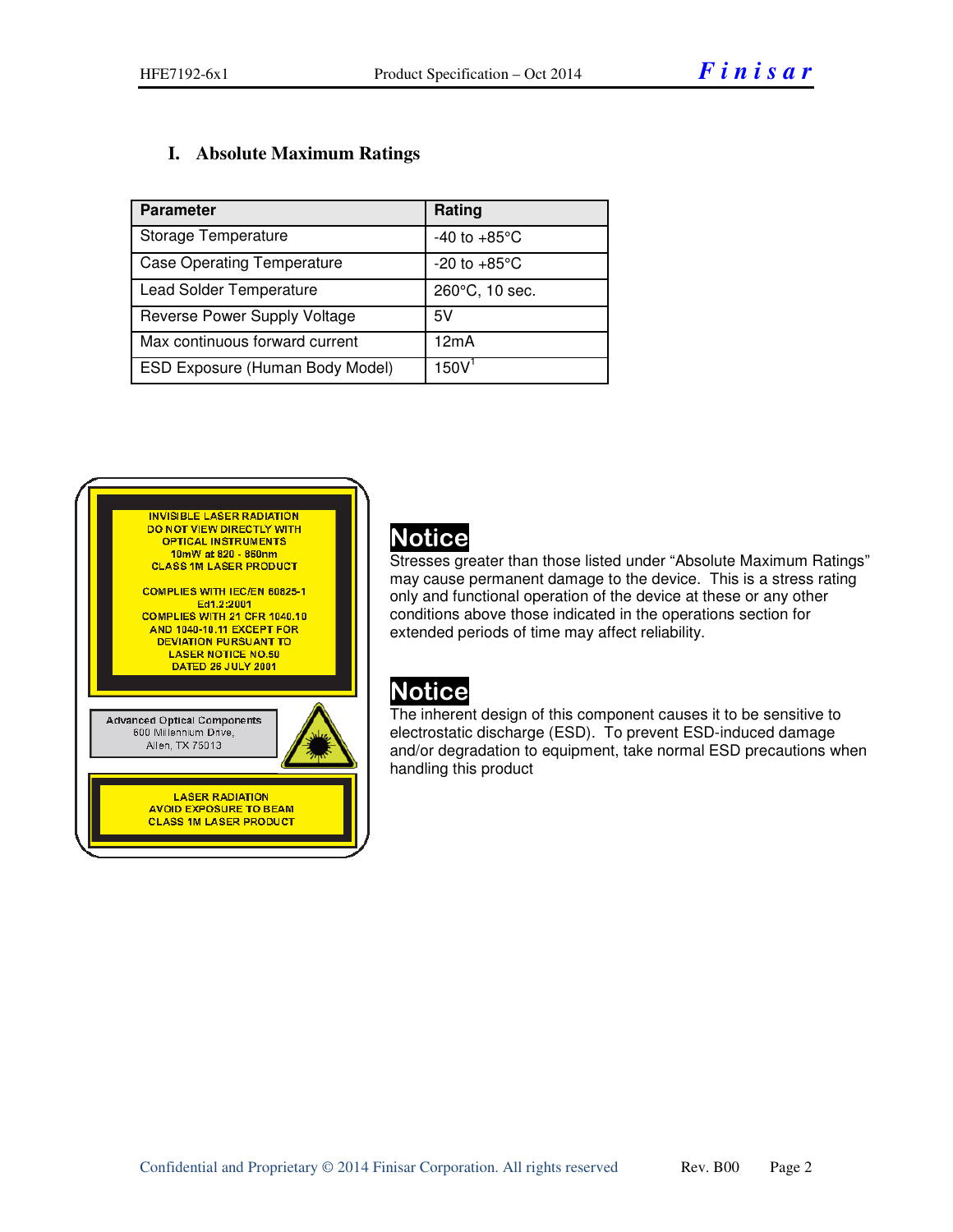| <b>VCSEL Parameters</b>                 | <b>Test Condition</b>               | Symbol                           | Min.           | Typ.         | Max.            | Units                   | <b>Notes</b>   |
|-----------------------------------------|-------------------------------------|----------------------------------|----------------|--------------|-----------------|-------------------------|----------------|
| Fiber coupled optical power             | $I_F = 6.7$ mA peak                 | $P_{OC}$                         | 360            | 470          |                 | $\mu$ W                 |                |
| Coupling Efficiency                     | $50/125 \mu m$ fiber                | PO_PCT                           | 65             |              |                 | $\overline{\%}$         | $\mathbf{1}$   |
| Threshold Current                       |                                     | I <sub>TH</sub>                  |                | $\mathbf{1}$ | 1.5             | mA                      |                |
| <b>Threshold Current Temperature</b>    |                                     | $\Delta I_{TH}$                  |                |              | 1.5             | mA                      | $\overline{2}$ |
| Variation                               |                                     |                                  |                |              |                 |                         |                |
| Slope Efficiency                        | $T_A=0$ to 70°C                     | $\eta$                           | 0.065          | 0.075        | 0.105           | mW/mA                   | $\overline{3}$ |
| Slope Efficiency Temperature            | $P_{OC} = 0.47$ mW                  | $\Delta \eta / \Delta T$         |                | $-0.4$       |                 | $%$ $C$                 |                |
| Variation                               |                                     |                                  |                |              |                 |                         |                |
| Peak Wavelength                         | $T_A=0$ to 70°C                     | $\lambda_{\rm P}$                | 840            |              | 860             | nm                      |                |
| $\lambda_{\rm P}$ Temperature Variation | $I_F = 6.7mA$                       | $\Delta\lambda_{\rm P}/\Delta T$ |                | 0.06         |                 | nm/°C                   |                |
| RMS Spectral Bandwidth                  | $T_A=0$ to 70°C                     | Δλ                               |                |              | 0.4             | nm                      |                |
| Laser Forward Voltage                   | $I_F=6.7mA$                         | $\rm V_F$                        | 1.5            | 1.8          | 2.2             | $\mathbf{V}$            |                |
| Laser Reverse Voltage                   | $I_F=6.7mA$                         | $\rm V_R$                        | $\overline{5}$ | 10           |                 | $\overline{\mathbf{V}}$ |                |
| Rise/Fall Time                          | $I_R = 10\mu A$                     | $\overline{T_R}$                 |                |              | 50              | ps                      | $\overline{4}$ |
|                                         |                                     | $T_{\rm F}$                      |                |              | 50              |                         |                |
| Relative Intensity Noise                | Bias above threshold<br>20%-80%     | $RIN_{12}$                       |                |              | $-128$          | dB/Hz                   | 5              |
| Series Resistance                       | $IF=6.7mA$                          | $\overline{R}$                   | 35             | 50           | $\overline{75}$ | Ohms                    |                |
| Series Resistance Temperature           | $I_F = 6.7mA$                       | $\Delta R/\Delta T$              |                | $-0.2$       |                 | $\overline{\%}$ /°C     |                |
| Variation                               |                                     |                                  |                |              |                 |                         |                |
| <b>Total Capacitance</b>                | $I_F=6.7mA$                         | $C_T$                            |                |              | 0.5             | pF                      | 6              |
| <b>Encircled Flux Diameter</b>          | $I_F=6.7mA$                         | EF                               |                |              |                 |                         | $\tau$         |
| <b>Photodiode Parameters</b>            | <b>Test Condition</b>               | Symbol                           | Min.           | Typ.         | Max.            | Units                   | <b>Notes</b>   |
| <b>Monitor Current</b>                  | $P_{OC} = 0.47$ mW, VR=3V           | $I_{PD}$                         | 100            | 250          | 500             | $\mu A$                 |                |
| <b>Monitor Current Temperature</b>      | $P_{OC} = 0.47$ mW                  | $\Delta I_{PD}/\Delta T$         |                | 0.0          |                 | $%$ $C$                 |                |
| Variation                               | $T_A=0$ to 70°C                     |                                  |                |              |                 |                         |                |
| Tracking Ratio Variation (Open          | $P_{OR} = -2.5dBm$                  | $\Delta TR$                      | $-0.5$         |              | $+0.5$          | dB                      |                |
| Bore)                                   | $T_A=0$ to 70°C                     |                                  |                |              |                 |                         |                |
| Dark Current                            | $P_{OC}$ =0mW, $V_R$ =3V            | $I_{\rm DARK}$                   |                |              | 20              | nA                      |                |
| PD Reverse Voltage                      | $P_{OC}$ =0mW, I <sub>R</sub> =10uA | <b>BVR<sub>PD</sub></b>          | 30             | 115          |                 | $\overline{\mathbf{V}}$ | 8              |
| PD Capacitance                          | $V_R = 0V$ , Freq=1MHz              | $C_{PD}$                         |                | 75           | 100             | pF                      |                |
|                                         | $V_R = 3V$ , Freq=1MHz              |                                  |                | 40           | 55              |                         |                |

#### **II.** Electro-Optical Characteristics  $(T_A = 25C$ , unless otherwise stated)

Notes:

- 1. PO\_PCT is defined as the ratio of the coupled power into a 50/125 micron fiber to the total power output from the optical front end as measured on a large area detector.
- 2. Operation outside of the specified range may result in the threshold current exceeding the maximums defined in the electro-optical characteristics table. DITH is the maximum deviation from the 25ºC value.
- 3. Slope efficiency is defined as ∆PO/∆IF at a total power output of 0.6mW. Slope efficiency is intentionally lowered to the value shown by attenuation.
- 4. Rise and fall times are sensitive to drive electronics. Rise and fall times are measured 20%-80% using a 1GHz square wave AC coupled to the VCSEL using a bias-T. The DC current is adjusted to achieve a minimum OMA of -4dBm. Corrections are made for finite detector bandwidth.
- 5. RIN12 is measured using the OMA technique with 12dB return.
- 6. Total capacitance is measured with the VCSEL forward biased using a Network analyzer at 1GHz.
- 7. Encircled flux is measured per TIA-455-203.
- 8. To prevent VCSEL damage, short the VCSEL anode and cathode during BVR testing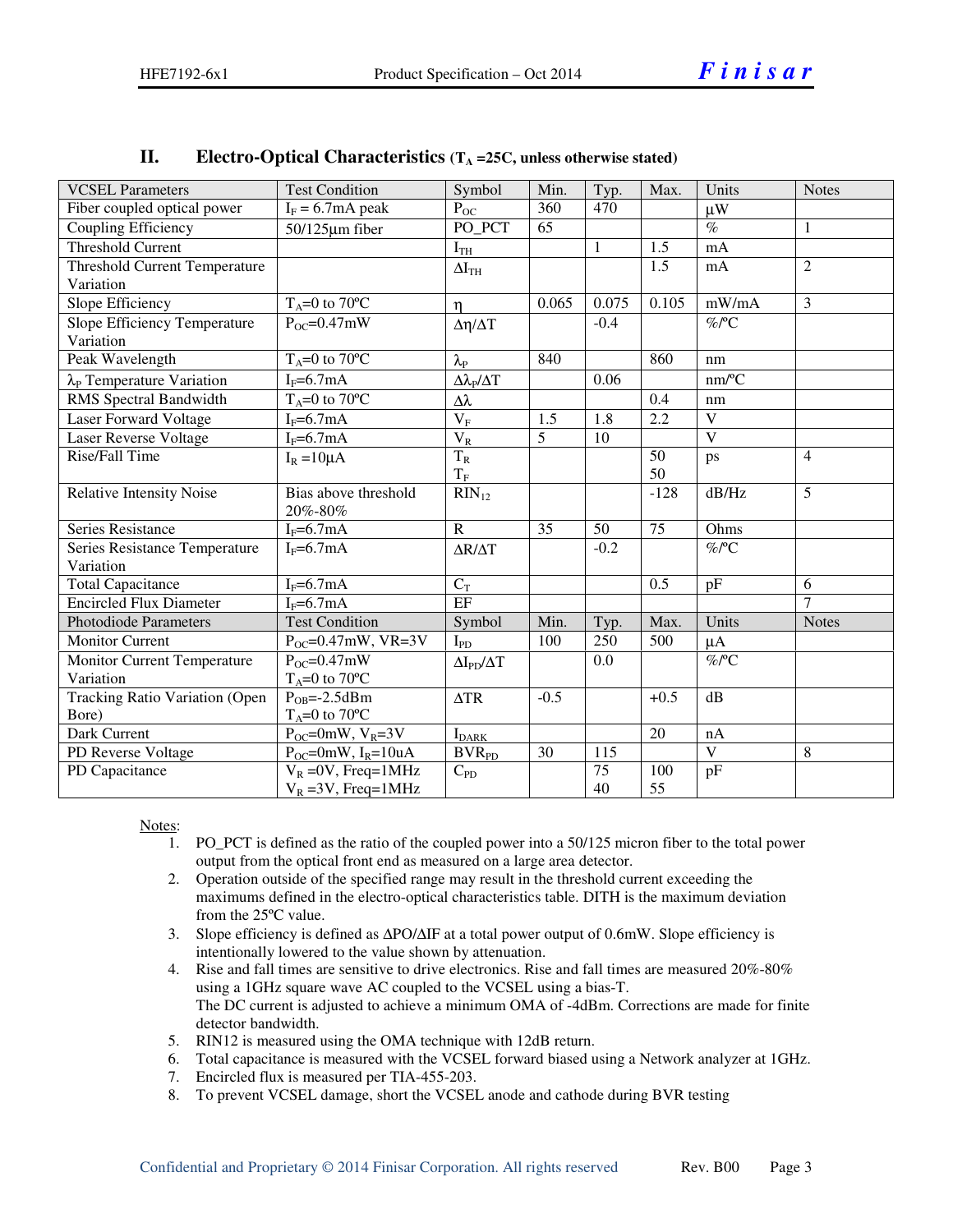#### **III. Typical Performance Curves**

RMS Spectral Width is defined and measured using TIA-455-127

Threshold Current vs. Temperature: Threshold current varies parabolically with temperature; thus it can be nearly constant for a limited temperature range.

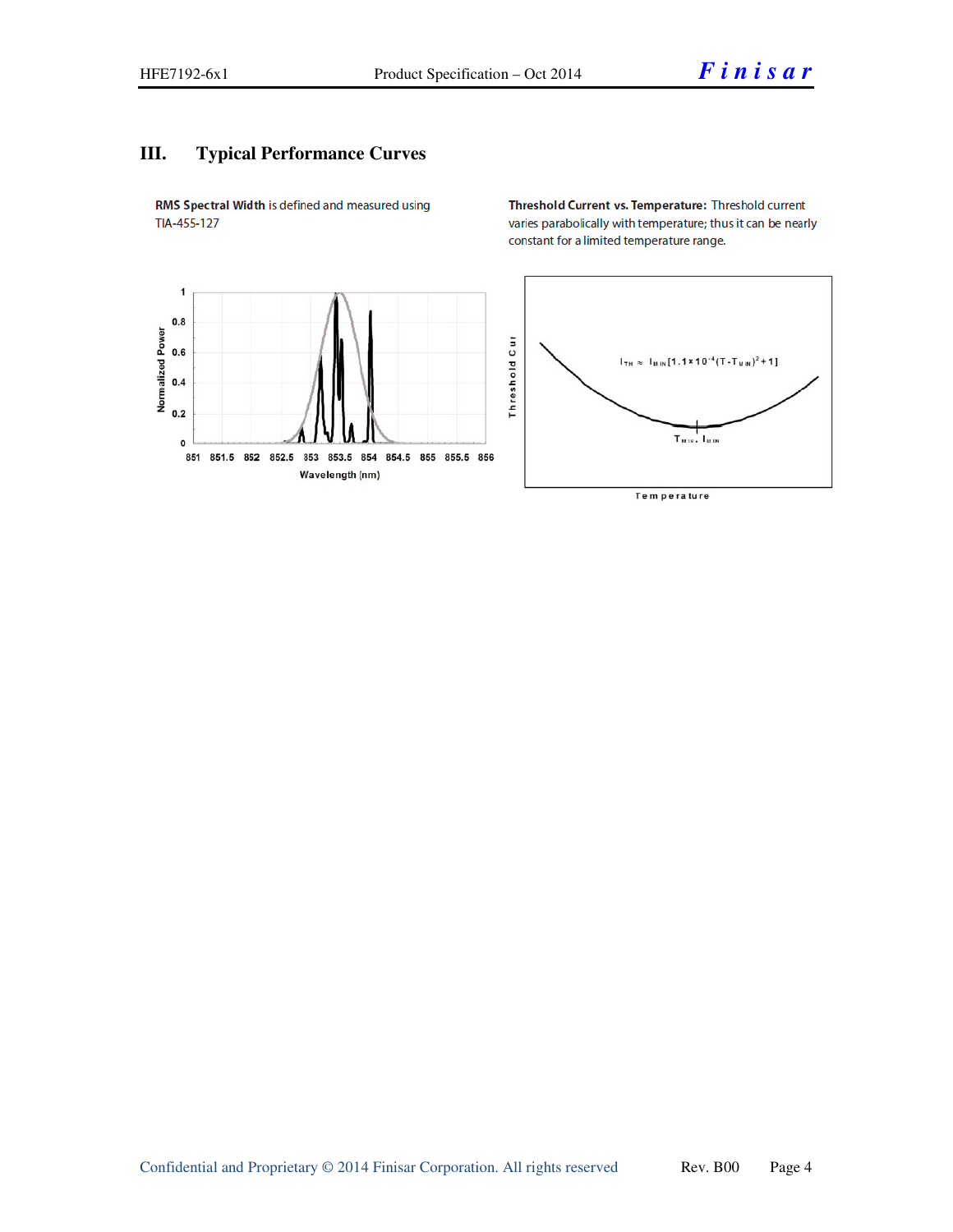#### **IV. Environmental Specifications**

| <b>Parameter</b>                  | <b>Symbol</b>          | Min | $\mathbf{Typ}$ | Max | <b>Units</b> | Ref. |
|-----------------------------------|------------------------|-----|----------------|-----|--------------|------|
| <b>Case Operating Temperature</b> | m<br>$\mathbf{L}$ op   | -20 |                |     | $\sim$       |      |
| Storage Temperature               | ᡣ<br>$\frac{1}{1}$ sto | -40 |                |     | $\sim$       |      |

#### **V. Regulatory Compliance**

| <b>Feature</b>      | Agency | <b>Standard</b>                                 | <b>Certificate</b><br><b>Number</b> |
|---------------------|--------|-------------------------------------------------|-------------------------------------|
| Laser Eye<br>Safety |        | FDA/CDRH   CDRH 21 CFR 1040 and Laser Notice 50 | 9521487                             |

Copies of the referenced certificates are available at Finisar Corporation upon request.

#### **VI. Mechanical Specifications**

| <b>PIN</b>    | <b>Description</b> |             |  |  |  |
|---------------|--------------------|-------------|--|--|--|
|               | HFE7192-681        | HFE7192-661 |  |  |  |
|               | Case               | <b>PDK</b>  |  |  |  |
| ◠             | <b>LDK</b>         | <b>GND</b>  |  |  |  |
| $\mathcal{R}$ | <b>MPK</b>         | <b>LDA</b>  |  |  |  |
|               | <b>MPA</b>         | <b>LDK</b>  |  |  |  |
|               | <b>LDA</b>         | <b>GND</b>  |  |  |  |
|               |                    | <b>PDA</b>  |  |  |  |

 **(Dimensions are in mm)** 

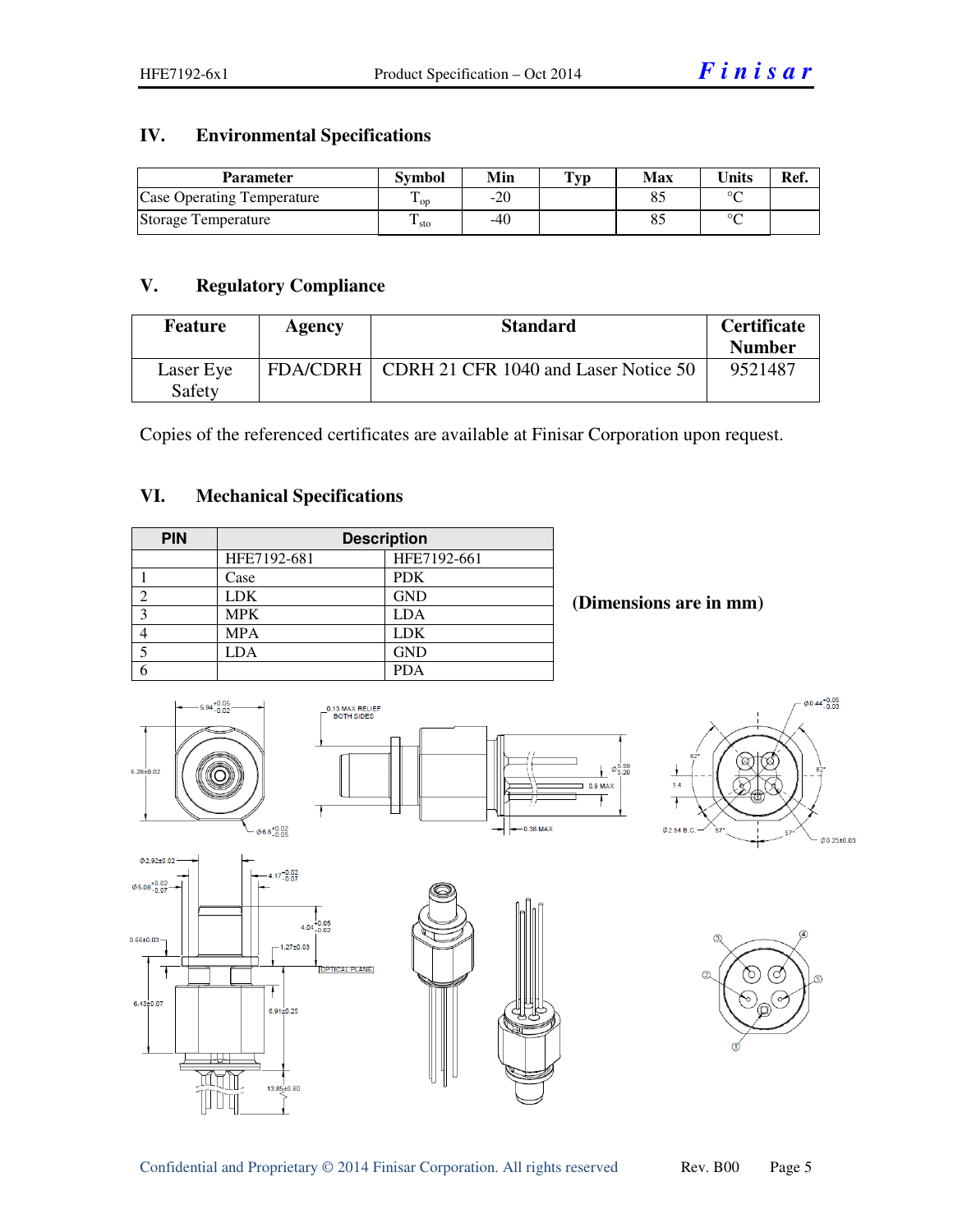#### LC TOSA

All dimensions in mm